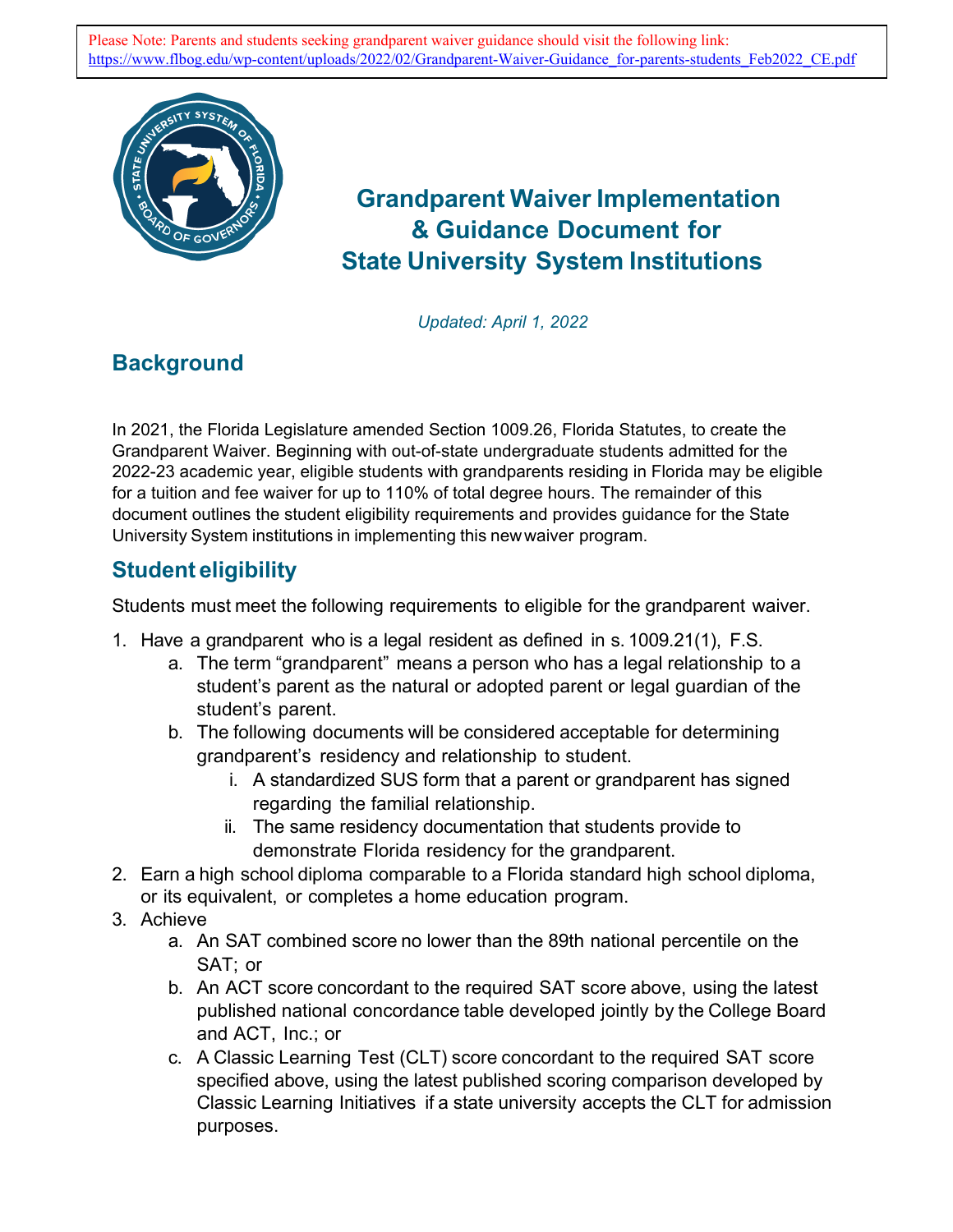- 4. Enroll as a full-time undergraduate student in the summer or fall term immediately following high school graduation and continuously enroll full-time every fall and spring term until the requirements for the bachelor's degree have been completed.
	- a. The student must be enrolled full-time as of the census date in each term to maintain eligibility.
	- b. Summer enrollment is not required.
	- c. If a student enrolls part-time, waiver eligibility will be lost, and that slot may be used for another student going forward.
	- d. Beginning with students who initially enroll for the 2022-2023 academic year or thereafter, a state university shall, within the nonresident student enrollment system-wide, prioritize the enrollment of a student who is granted a fee waiver under this subsection over an out-of-state student who is not eligible for an out-of-state fee waiver if the students have substantially similar academic and other credentials used in determining admission to the state university.
- 5. It is the student's responsibility to apply for this waiver and submit all necessary documentation in accordance with university deadlines.
	- a. A system-wide application form may be developed and used for this purpose.
	- b. Students should be enrolled continuously based on the continuous enrollment policy for the institution to maintain eligibility for the waiver. Otherwise, a student must reapply upon returning to the institution.
- 6. If a student transfers to another institution, they must apply for the waiver at the new institution for consideration.

#### **Implementation**

Institutions shall award the grandparent waiver according to the following guidance.

- 1. Waivers will be granted on a first-come, first-served basis up to the maximum allocation of students for each institution as established by the Chancellor.
- 2. The waiver is applicable for up to 110 percent of the number of required credit hours of the degree program for which the student is enrolled. The 110 percent will be calculated in the same way as other existing waivers, that is, 110% of total degree hours.
- 3. The waiver may not be applied retroactively.
- 4. Students will be treated as residents and should only be charged fees charged to resident students.
- 5. A maximum of 350 new students system-wide may be granted a grandparent waiver each academic year. For instance, in the 2023-24 fiscal year there may be up to 700 students with waivers system wide, assuming the 350 students awarded in the 2022-23 academic year re-enroll.
	- a. Per the Board of Governors proposed amended waiver regulation, the Chancellor will make the final determination regarding the institutional allocations of the waiver.